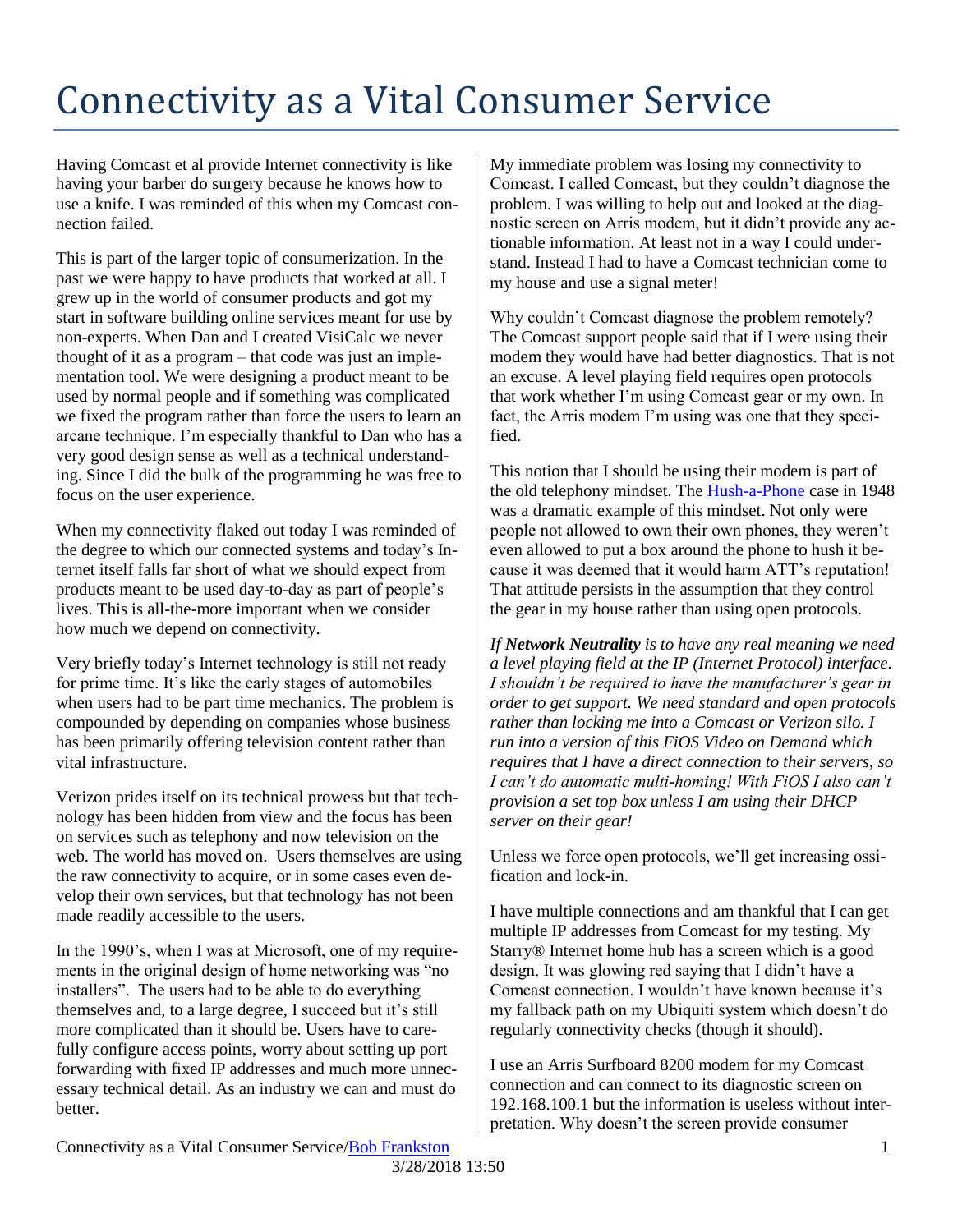information? It would save a lot of truck rolls. Even better if it had an API for the information – ideally a JSON interface rather than SNMP. There would be huge economic value in having a readable screen and local diagnostics.

Instead I did the best I could and connected a laptop directly to the modem (yes, the modem, not the router/NAT – something I had to explain to the support people). The modem issued an IP address and gateway address, but they turned out to be spurious – cached from the past. This is confusing in that it makes it seem things are working so I used 8.8.8.8 as my test ping address. (Weird part – I could ping the link-local V6 address but not the  $V4 - why$ ?)

Thanks to the Starry report I knew I had a problem connecting to Comcast and after futzing around with resets they agreed to send a technician. The lights on the modem were all good (green, with a blue for high speed) but his signal meter said it was a bad signal. I was skeptical since there are a number of indications that I had a connection. It turns out the indicators were misleading. I agreed that it made sense to try a new wire. But he didn't want to deal with the snow, so I offered to dig a path but discovered the snow blower was damaged. I asked the tech what would happen if I depended on my connectivity for medical devices, but he had no answer. So, he left (I'm skipping ahead here – will fill in). He came back with his supervisor and agreed to do it. (Note I once had a VIP marker in my Comcast record for some reason – don't know if I still do and don't know if it was a factor). And that fixed it. May have been gnawed by a squirrel.

The problem is that the inexcusably terrible diagnostics and support compounded the problem. This isn't just a Comcast problem but an IETF and engineering problem. I plan to report this to [http://BITAG.ORG](http://bitag.org/) (The Broadband Internet Technical Advisory Group) of which I am a member.

I wanted to help by having a geek-to-geek conversation with his support people but that is not allowed! So, I placed a separate call to Comcast customer support and tried to get as technical a person as I could. That's a challenge because they were not fully informed and didn't have any better tools than I have. (This is where Verizon often, but not always, does better.) The only useful tool tech he had was his signal meter. Of course, Arris had that information but didn't provide it in a useful form! WTF! What a waste of HTML! There was also the usual confusion. I probably shouldn't have mentioned I had multiple IP addresses because I was told that was not possible on a consumer account. No matter, given that I just connected my laptop directly.

By coincidence my Ubiquiti flaked out strangely and issued invalid IP addresses outside the range I used in my house. But that's a separate conversation. Overall Ubiquiti has given me geek-level tools for managing my network. Where are the consumer-friendly tools? It's not just the socalled broadband connectivity.

I also noticed that some of my Android devices had lost WiFi connectivity and sat there too stupid to try to reconnect. Why don't they try to maintain connectivity? Has this been fixed in a more recent version of Android? Are there apps that can fix this? (I tried to find some, but they didn't really do the job).

And then there is the problem with the IP address. Why should a consumer have to deal with the IP address? It should be a transient identifier but instead it's the user that has to deal with it directly. I tried to mitigate problems in my original home networking design. I wanted self-chosen addresses in net-10 (the 10.0.0.0 range) but that was squashed by those who said corporate users want to use net -10. This would've avoided having to have a DHCP server. Today's 169.254 serve the function but typically there is a DHCP server with 192.168 addresses. Why can't we fix this to just work so the IP address doesn't matter? We need a more resilient approach.

For now, the main take-ways:

- $\Rightarrow$  As we increasingly rely on connectivity as vital infrastructure there is no excuse for treating it as just another broken television that could be repaired when convenient for the technician.
- $\Rightarrow$  We need a consumer mindset that designs
	- o Resilient protocols.
	- o Equipment that provides useful information
	- o Proactive problem solving
	- o Consumer oriented tools and information
- $\Rightarrow$  We need to act like connectivity matters rather than treating it for entertainment purposes only. This includes automatic rollovers to alternate paths. Alas, this runs into a conflict assuring a paywall. I use the term "ambient connectivity" for our ability to assume connectivity as basic infrastructure. As long as there is only billable connectivity our ability to communicate is limited by the providers' needs rather than the community's needs.
- $\Leftrightarrow$  We also need the arms-length relationships that are central to network neutrality. The protocols